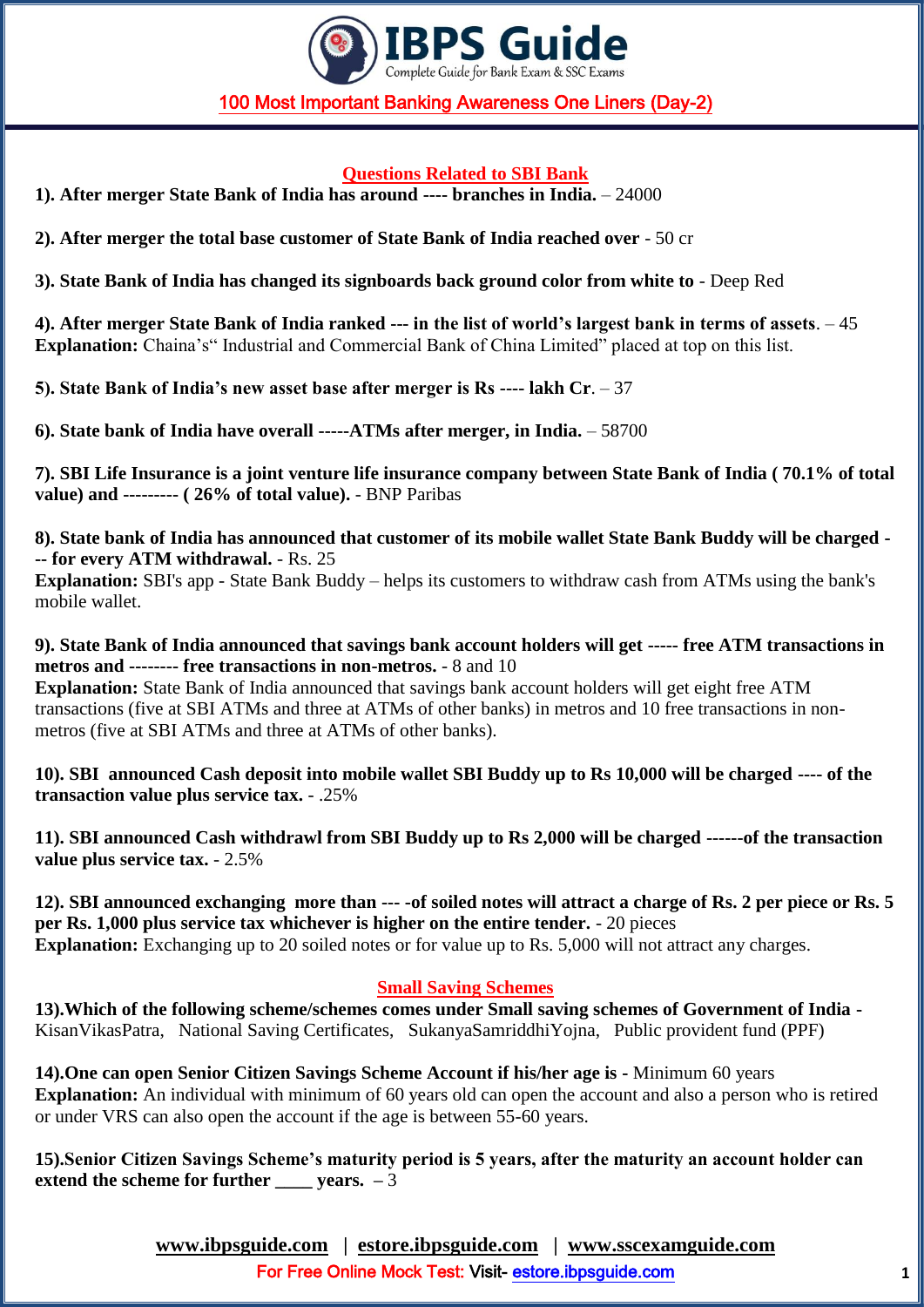

**Explanation:** After the maturity, an account holder can extend the scheme for further 3 years within one year of maturity by giving application in a prescribed format.

**16). The minimum deposit required for Senior Citizen Savings Scheme is Rs** – 1000 **Explanation:** The deposit must be minimum 1000 or multiple of 1000

**17). The maximum deposit required for Senior Citizen Savings Scheme is Rs** - 15 lakh

**18).Under Senior Citizen Savings Scheme premature closure is allowed after -** 1 year **Explanation:** Premature closure is allowed after 1 year on deduction of an amount equal to 1.5% of the deposit and after 2 years 1% of the deposit

**19).Under Senior Citizen Savings Scheme, deposit above Rs \_\_\_ cannot made in cash. -** 1 lakh **Explanation:**Account can be opened by cash for the amount below Rs 1 lakh and for Rs 1 Lakh and above by cheque only

**20).The interest rate under SukanyaSamriddhi Scheme is -** 8.3%

**21). SukanyaSamriddhi Scheme Account can be opened at any -** Indian Post offices, Commercial Banks

**22).Under SukanyaSamriddhi Scheme a girl child with age more than \_\_\_\_\_\_\_\_cannot applicable to open the account. -** 10 years **Explanation:**There is no minimum age limit

**23).The minimum deposit of SukanyaSamriddhi Scheme account is Rs –** 1000

**24).The maximum deposit allowed under SukanyaSamriddhi Scheme Accounts in a financial year is Rs -** 1,50,000

**25).SukanyaSamriddhi Scheme gets maturity when the girl attains -** 21 years **Explanation:**Also Normal closure is possible if the girl is above 18 and married

**26). Under SukanyaSamriddhi Scheme partial withdrawal, maximum up to 50% of balance standing is possible at the age of 18 for the girl"s -** Higher education expenses

**27).Under SukanyaSamriddhi Scheme no interest is payable after the account completes \_\_\_\_ years from the date of its opening. –**21

**28). The amount invested in KisanVikasPatra would get doubled in** - 100 months **Explanation:**The amount invested in KisanVikasPatra would get doubled in 100 months or 8 years and four months

**29). Kisan Vikas Patra( KVP) certificate"s minimum deposit is Rs**– 1000 **Explanation:** The KisanVikasPatra(KVP) certificates can be issued to the single or joint investors in the denomination of Rs 1000, 5,000, 10,000 and 50,000

**30). Kisan Vikas Patra(KVP) certificate"s maximum deposit limit is Rs** - No such limit

**31). The interest rate of KisanVikasPatra is** - 7.5%

**[www.ibpsguide.com](http://www.ibpsguide.com/) | estore.ibpsguide.com | [www.sscexamguide.com](http://www.sscexamguide.com/)** For Free Online Mock Test: Visit-<estore.ibpsguide.com>**2**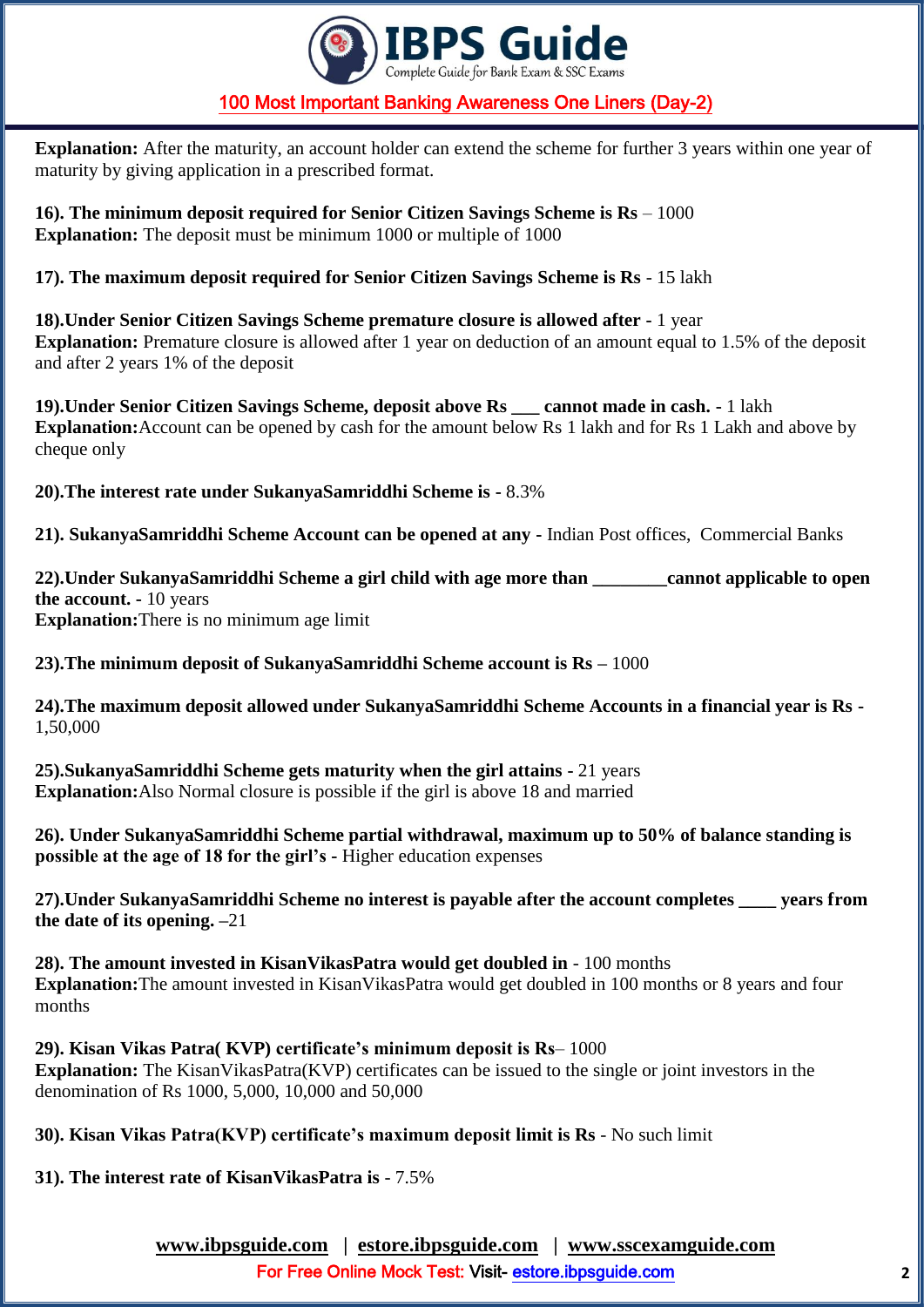

#### **32). The maturity period or lock-in period of KisanVikasPatra is** - 30 months

**Explanation:**The maturity period or lock-in period of KisanVikasPatra is 30 months or 2 years 6 months, there is no tax exemption in this scheme

**33). The rate of Interest for National Savings Certificates (NSC) is** - 7.9%

**34). Under National Savings Certificates the minimum deposit is Rs** - 100

**35). The tax rate of Public Provident Fund(PPF) Account is** - There is no tax **Explanation:**Interest received is tax free

**36). The maturity period of Public Provident Fund Account is \_\_\_\_ years**. – 15

**Explanation:**Pre-mature withdrawals can be allowed from the start of the seventh financial year. Anyone can extend it by a block of five years at a time, there is no limit on the number of times to extend PPF it means, can extend as many times as they want

#### **37). Interest rate of Public Provident Fund Account is** - 7.8%

**38). What is the maximum deposit allowed in Public Provident Fund Account in a financial year** - Rs 1,50,000

**Explanation:**Any amount deposited in excess of Rs 1.5 lakh in a financial year won't earn any interest. The amount can be deposited in single installments or in a maximum of 12 installments per year

**39). The minimum deposit allowed in Public Provident Fund Account in a financial year is Rs** - 500

**40). What is the maximum deposit under National Savings Certificates (NSC)** - No limit

#### **41). The interest rate of Post Office Savings Deposit is** - 4%

**Explanation:**The Post office Monthly Income Scheme interest rate is 7.6% and the Post Office Recurring Deposit interest rate is 7.2%

42). The maturity period of Post office Monthly Investment Scheme (MIS) Account is vears. – 5 **Explanation:** The maturity period has been reduced from 6 years to 5 years.

## **ATM and its Types**

**42). ---------- Committee recommended for setting up of ATM in India.** - Rangarajan Committee

#### **43). First bank to introduce ATM in India is** - HSBC Bank

**Explanation:** HSBC Bank introduced ATM in India on 1987.

#### **44). The first company to get RBI's permission to open White Label ATMs is** - Tata Communications Payment Solutions Limited

**Explanation:** White Label ATMs are those ATMs which set up, owned and operated by non-bank entities, which have been incorporated under Companies Act 1956, and after obtaining RBI's approval.

**45). India's First Talking ATM launched by which Bank** - Union Bank of India

**Explanation:** It was launched at Ahmadabad in Gujarat.

**46). If the ATM has not dispensed the cash but account has been debited, the dispute regarding such transactions is to be resolved by the banks within** - 7 days

**[www.ibpsguide.com](http://www.ibpsguide.com/) | estore.ibpsguide.com | [www.sscexamguide.com](http://www.sscexamguide.com/) 47). An ATM that moves in various areas for the customers is known as the -------- ATM.** - Mobile ATM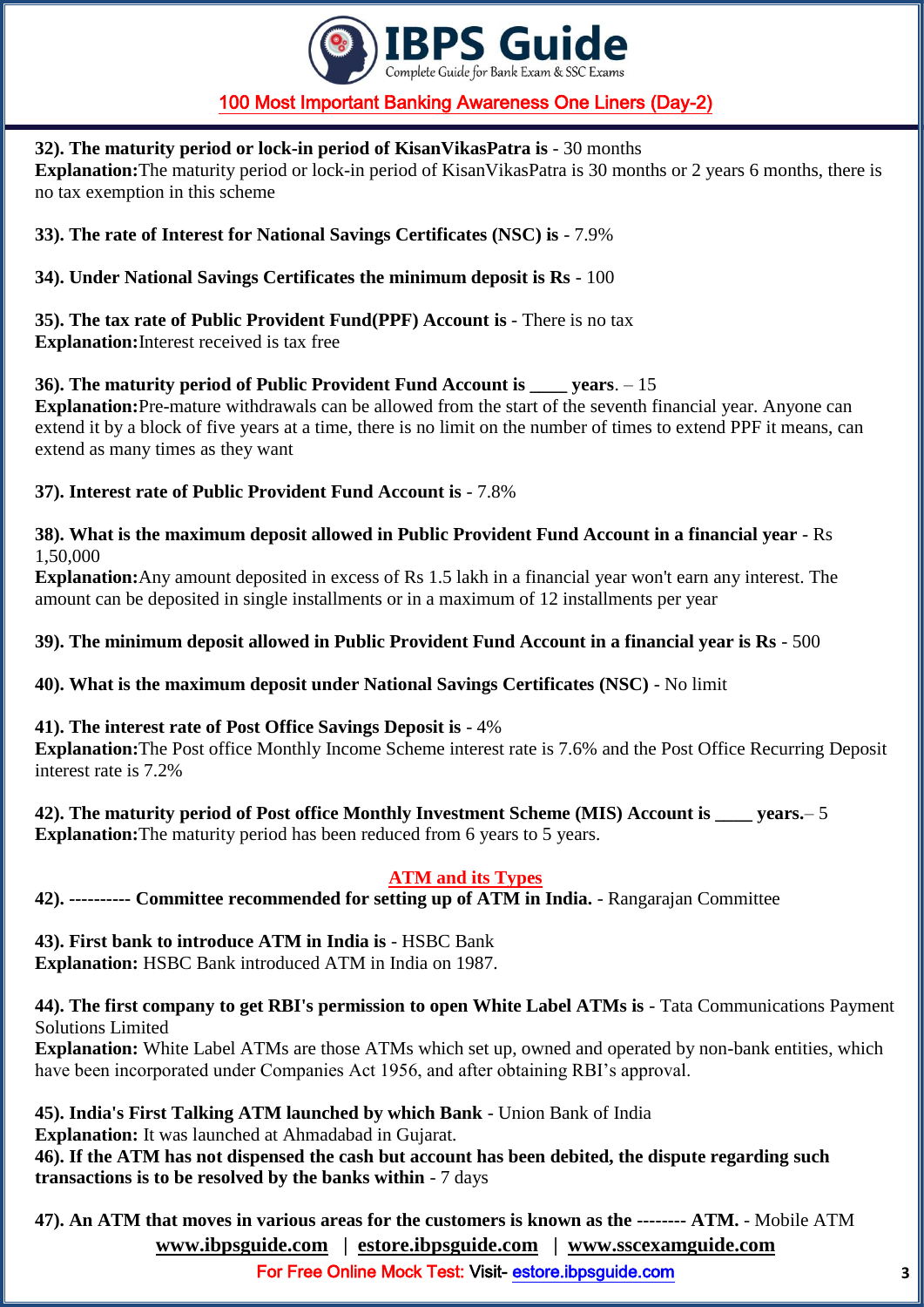

**48). The ATM that is not present within the premises of its bank is called** - Off-site ATM

**49). ------- ATM machine is owned by a service provider, but cash management and connectivity to banking networks is provided by a sponsor bank whose brand is used on the ATM.** - Brown Label **Explanation:** 'Brown label' ATM are those Automated Teller Machines where hardware and the lease of the ATM machine is owned by a service provider, but cash management and connectivity to banking networks is provided by a sponsor bank whose brand is used on the ATM.

**50). The --------- ATM has come up as an alternative between Bank-owned ATM and White Label ATM.** - Brown Label

**51). An ATM which provided for share transactions is known as ------------- ATM.** - Orange Label **Explanation:** Orange Label ATM – ATM Provided for Share Transactions.

**52). An ATM which provided for E- Commerce is called as ------------- ATM**. - Yellow Label **Explanation:** Yellow Label ATM – ATM provided for E-commerce.

**53). Which of the following ATM is provided for Agricultural Transaction** - Green Label

**54). An ATM which is exclusively for women is --------ATM.** - Pink label

**Explanation:** Pink Label ATM are monitored by guards who ensure that only women access these ATM. The sole purpose of such ATM is to mitigate the problem of women standing in long queues of ATM.

**55). The bank which started Aadhaar based ATM in India is** - DCB Bank

**56). The ATMs which uses security features like fingerprint scanner and eye scanner of the customer to access the bank details are called** - Biometric ATM

**57). The FDI limit for White Label ATM is** - 100%

**58). The world"s first facial recognition ATM launched by** – China

**59). The world"s highest ATM is located in**- Pakistan

**Explanation:** The National Bank of Pakistan launched at 15,397 feet above sea level in Khunjerab Pass on the Pakistan-China border.

**60). Where is the highest ATM in India located –** Sikkim

**Explanation:** On December 12, 2003, UTI Bank (Now its Axis Bank) inaugurated its ATM at Thegu, near the Nathu-la Pass in Sikkim, which is at 13,200 feet above sea level.

**61). The ATMs installed within a branch premises.** - Onsite ATM

**62). The ATMs are not connected with any ATM network hence their transactions are restricted to the ATM's branch and link branches only.** - Stand Alone ATM

**63). These ATMs are connected to the bank's database at all times and provide real time transactions online. The withdrawal limits and account balances are constantly monitored by the bank.** - Online ATMS

**[www.ibpsguide.com](http://www.ibpsguide.com/) | estore.ibpsguide.com | [www.sscexamguide.com](http://www.sscexamguide.com/) 64). These ATMs are not connected to bank's database hence they have a predefined withdrawal limit fixed and you can withdraw that amount irrespective of the balance in your account.** - Offline ATMs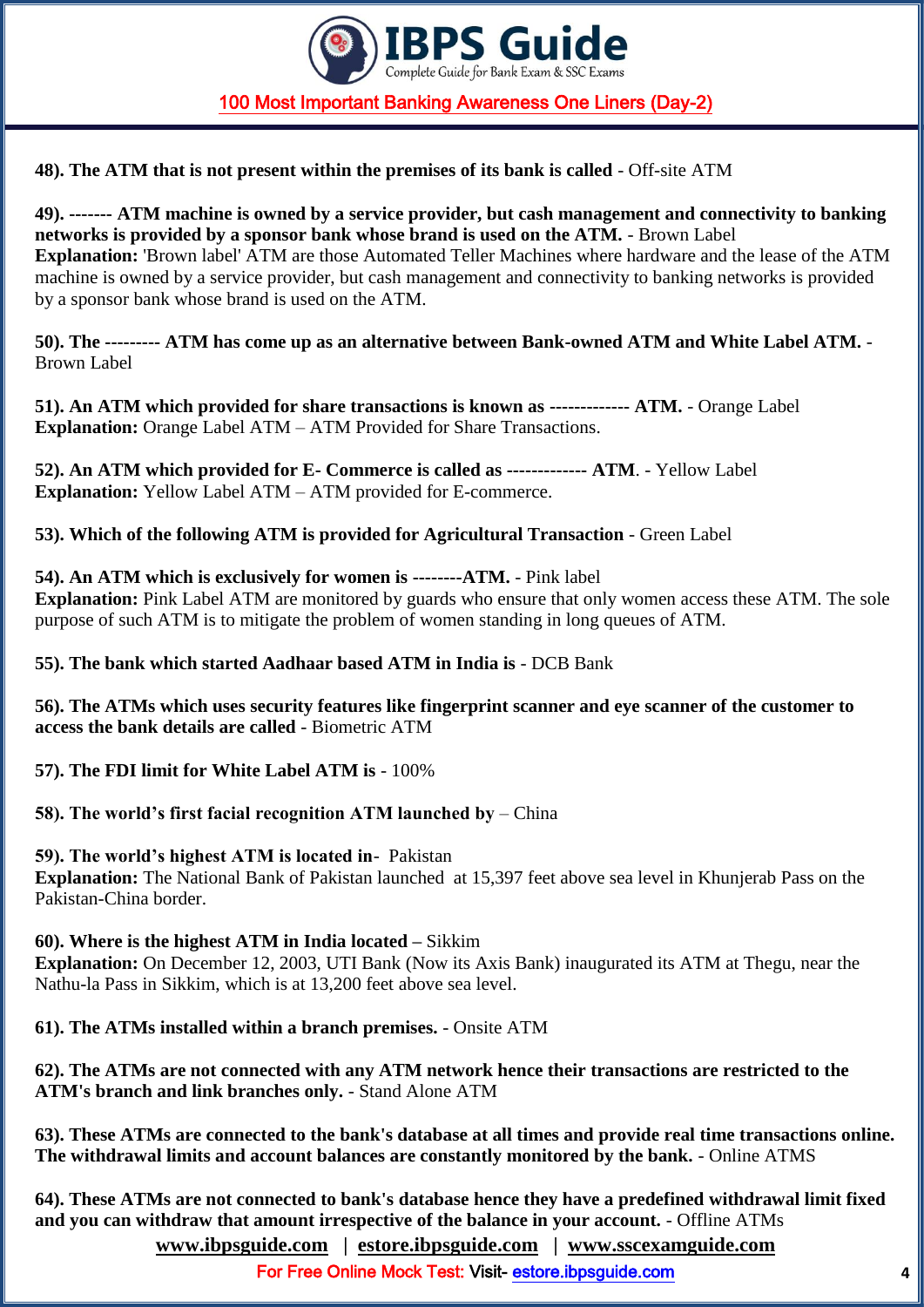

# **Bank Related Act"s**

**65). The Negotiable Instruments Act, 1881 was established on** - 9th December 1981.

**66). The term 'Negotiable instrument' is defined in the Negotiable Instruments Act, 1881, under section** – 13 **Explanation:** Section 13 of the Negotiable Instruments Act states that a negotiable instrument is a promissory note, bill of exchange or a cheque payable either to order or to bearer.

**67). Promissory notes are comes under-------- section of Negotiable Instruments Act 1881.** – 4

**68). There are ---------- persons primarily involved in a Promissory note.** – 2 **Explanation:** There are two parties to a promissory note. Maker or Drawer is the person who makes or draws the promissory note. He is also called the promisor. Drawee or Payee is the person in whose favor the promissory note is drawn.

**69). In Negotiable Instruments Act 1881, Bill of exchange comes under section** – 5

**70). In Negotiable Instruments Act 1881, Cheque comes under section** – 6

**71). Holidays in banks are comes under which section of Negotiable Instrument Act 1981** - Section 25

**72). Dishonoring a bill of exchange by non-acceptance is comes under ------- section of Negotiable Instruments Act 1881** – 91

**73). In Negotiable Instruments Act 1881, dishonoring Promissory notes comes under section** – 92

**74). Dishonour of cheque due to fund insufficiency is defined under which section of Negotiable Instruments Act 1881** - Section 138

**75). In Prevention of Money Laundering Act 2002, offence of money laundering comes under** - Section 3 **Explanation:** In Prevention of Money Laundering Act 2002, offence of money laundering comes under section 3.

**76). Under which act RBI has sole power to impose a penalty to the particular bank for its fraudulent action.** - Banking Regulation Act 1949 **Explanation:** Banking Regulation Act 1949, section 47A gives RBI to impose penalty to the particular bank.

**77). In Banking Regulation Act 1949, Central Government has a power to acquire undertakings of banking companies in certain cases. It comes under section** - 36AE **Explanation:** Section 36AE - Power of Central Government to acquire undertakings of banking companies in certain cases.

**78). Banking Regulation Act 1949 totally contains ----------- sections.** – 55 **Explanation:** There are total 55 Sections in the Banking Regulation Act, 1949.

**79). In Banking Regulation Act 1949, regulation of paid-up capital, subscribed capital and authorized capital and voting rights of shareholders comes under** - Section 12

#### **Cheque and Its Type**

**[www.ibpsguide.com](http://www.ibpsguide.com/) | estore.ibpsguide.com | [www.sscexamguide.com](http://www.sscexamguide.com/) 80). A cheque is defined under** - Negotiable instrument Act, 1881 **Explanation:** A cheque is defined under section 6 of Negotiable instrument Act, 1881.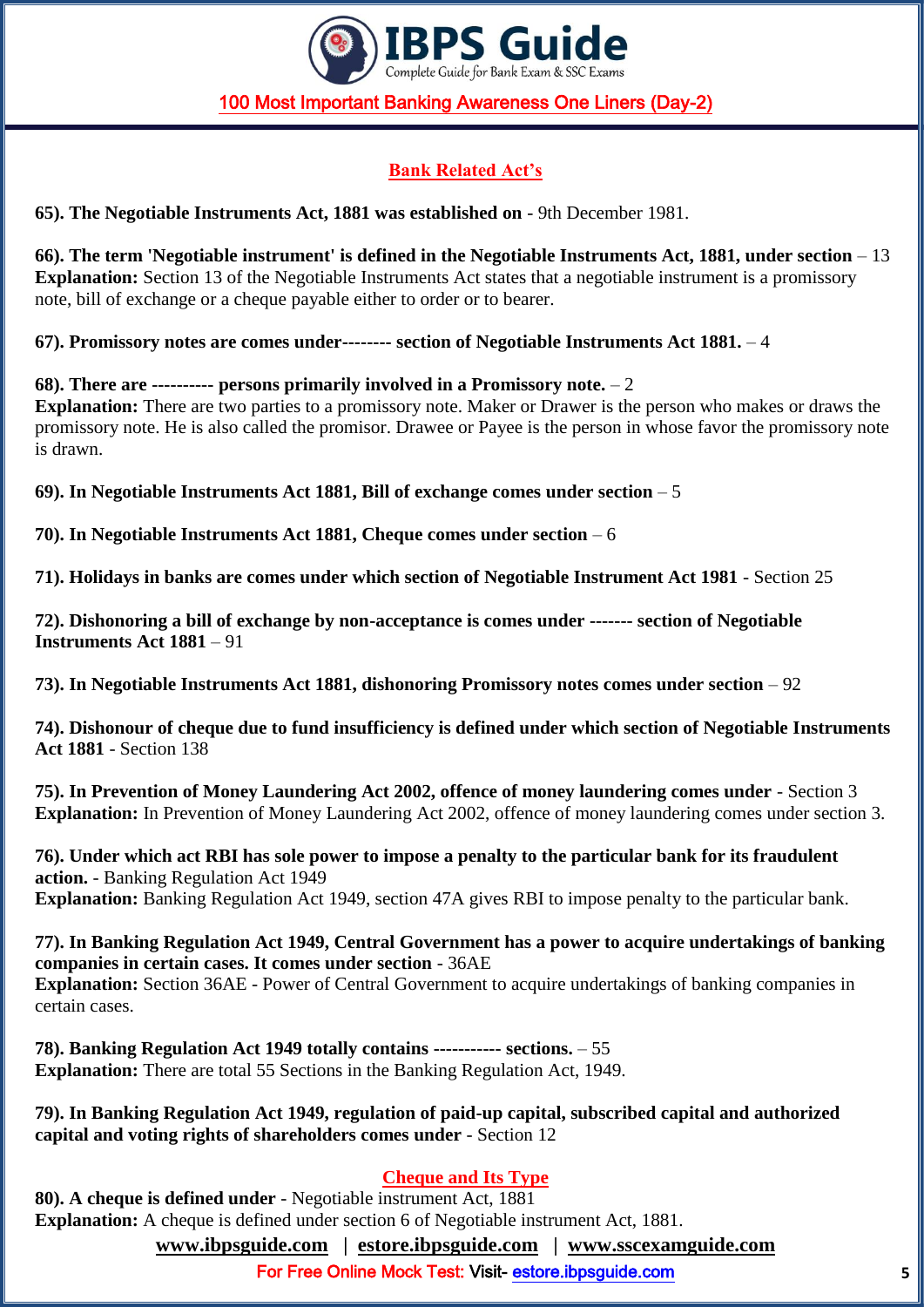

#### **81). Courtesy amount in a cheque stands for** - Amount written in figures

**82). --------- is called the Banker"s cheque.** - Demand draft

**83). What is the validity of Demand Draft** - 90 days

**Explanation:**Both cheque and DD have validity 3 months.

#### **84). -------- Signs on the face of the cheque.** – Drawer

**Explanation:** Drawer – A person who issues the cheque and also the one who signs the cheque. Drawee : Bank, Payee : recipient of the cheque amount.

**85). If the signature of the drawer of a cheque is not genuine , such a cheque is called** - Forced cheque

**86). With reference to a cheque, which of the following is the "drawee bank"** - The bank that collects the cheque

**87). --------- is a 9-digit code which actually shows whether the cheque is real or fake.** – MICR **Explanation:** Magnetic ink character recognition code (MICR Code) is a character-recognition technology used mainly by the banking industry to ease the processing and clearance of cheques and other documents.

**88). What is stale cheque** - A cheque which has completed three months from its date of issue **Explanation:** If person not presented the cheque within three months to the issue branch, the cheque is known as Stale Cheque.

## **89). When the word Bearer is cancelled on a cheque then it is called ----- cheque** – Order

**Explanation:** When the word "or bearer" printed on the cheque is cancelled and and the word 'order' may be written on the cheque, the cheque is called an order cheque. An order cheque is one which is payable to a particular person. The payee can transfer an order cheque to someone else by signing his or her name on the back of it.

## **90). The validity of Travelers Cheque** - No expiration

**Explanation:** Travelers Cheque is an instrument issued by a bank for remittance of money from one place to another. It can be accepted everywhere and available in many denominations.

#### **91). If neither the word "bearer " nor "order" is written on a cheque, payment will be made by treating it as ---------- cheque** – Order

**92). Cheque truncation means** - scanning of the cheques and transmission of electronic image instead of physical cheque in the clearing cycle.

**Explanation:** Truncation is the process of stopping the flow of the physical cheque issued by a drawer at some point by the presenting bank en-route to the paying bank branch.

## **93). If cheque is issued by a bank in the same city as the payee, the cheque will be called -**Local cheque

#### **94). A cheque that can be paid at any branch of the concerned bank without any additional charge is known as** - At par cheque, Multi city cheque

**Explanation:** At-par cheque or Multi city cheque means the cheques are payable in the branches mentioned, without any extra collection charges.

## **Credit Rating Agencies**

**95). In India ------- is the regulator of Credit Rating Agencies.** – SEBI

**[www.ibpsguide.com](http://www.ibpsguide.com/) | estore.ibpsguide.com | [www.sscexamguide.com](http://www.sscexamguide.com/)**